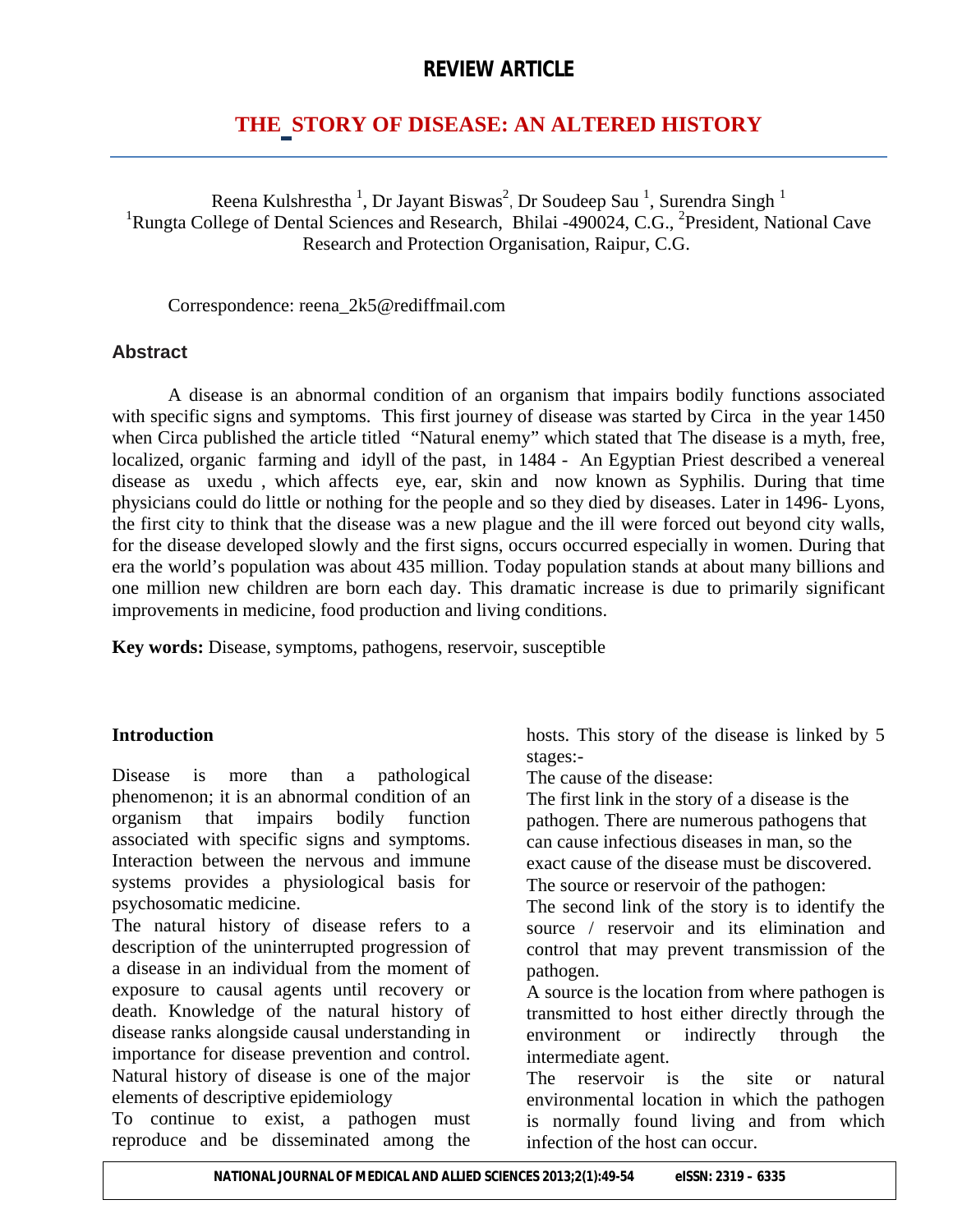Transmission of the pathogen:

The occurrence of this third link of the story is important to maintain an active infectious disease in human population. It occurs by various routes such as – Air, Contact, Vehicle, and Vector.

Host susceptibility to pathogen:

The susceptibility of the host to a pathogen is the fourth link of the story and depends on pathogenicity of the organism and defense mechanism of the host.

Pathogen leaves the host:

The fifth link in this story is release or exit of the pathogen from the host. Unless a successful escape occurs, the disease cycle will be interrupted and the pathogenic species will not be perpetuated.1-8

History of Disease: The history of the disease is of surpassing interest in itself. To enter into a history of the disease would take up more time and space than can be afforded, and would only be a rehearsal of what is already recorded in regard to the visitation.

#### 1.

Some important landmark dates and events of this story:-

200 AD - Interaction between the nervous and immune systems provides a physiological basis for psychosomatic medicine. In approximately 200 AD, the Greek author Galen wrote that melancholic women are more susceptible to breast cancer than sanguine women. Since then, a ...cGreek author Galen wrote that melancholic women are more susceptible to breast cancer than sanguine women. Since then, a wealth of anecdotal evidence has convinced physicians of the importance of psychological factors in the prognosis of disease.9

303 AD – Eusebius, Sprinkling originated in the baptism of the sick, but did not come into general use until after the eighth century AD when it was legalized by the Pope Stephen.10 306AD - Lingnan Ge Hong, as malaria was endemic, he was able to carefully study the various temperatures. Ge Hong left behind generations of medical and Lingnan temperature monograph, physician summed up the working people to send long-term disease

control in the process of experience, formed a strong herbal tea culture, its formula, and the term generation to generation.

330AD - It prevailed in Egypt and Asia Minor, and hence was early called an Egyptian or Syriac disease, being akin to the plague, of having had some origin with some similar characteristics like malignant typhus, highly contagious, the disease, in its 1500 years' transit on the continent of Europe11.

400AD - An Indian Medical Book recorded a disease marked by pustules and boils, saying "the pustules are red, yellow and white and they are accompanied by burning pain...the skin seems studded with grains of rice. " The Indian epidemic was thought to be punishment from a God, and the survivors created a Goddess, Sitala, as the anthropomorphic personification of the disease. Smallpox was thus regarded as possession by Sitala in Hinduism12-13.

500AD - Etius, refers to the use of the magnet for the cure of disease. He says:"We are assured that those who are troubled with gout in their hands or their feet, or with convulsions, find a relief when they hold a magnet in their hand."14

500AD -Diabetes mellitus was known to ancient Indians as early as sixth century BC "Charaka Samhita" has mentioned the sweetness of urine in addition to polyuria. The Indian physician Susruta described the disease as "Madhumeha" meaning rain of honey, with symptoms of foul breath, voracious appetite and languor. The physician Wang Tao in 752AD mentioned that diabetes was indicated by sweet urine and the recommended the consumption of pork pancreas as a treatment, implying that the pancreas was the organ involved in the disease 15-16.

700AD -Leprosy is a very ancient disease, known to the Egyptians and Greeks many centuries before Christ. Leprosy hospitals were established in AD 636 in Italy, France and Belgium. In 757 and 789

Charlemagne made it a cause for divorce and declared such marriages unlawful17.

900AD - The flour produced was then contaminated with the toxic alkaloids of the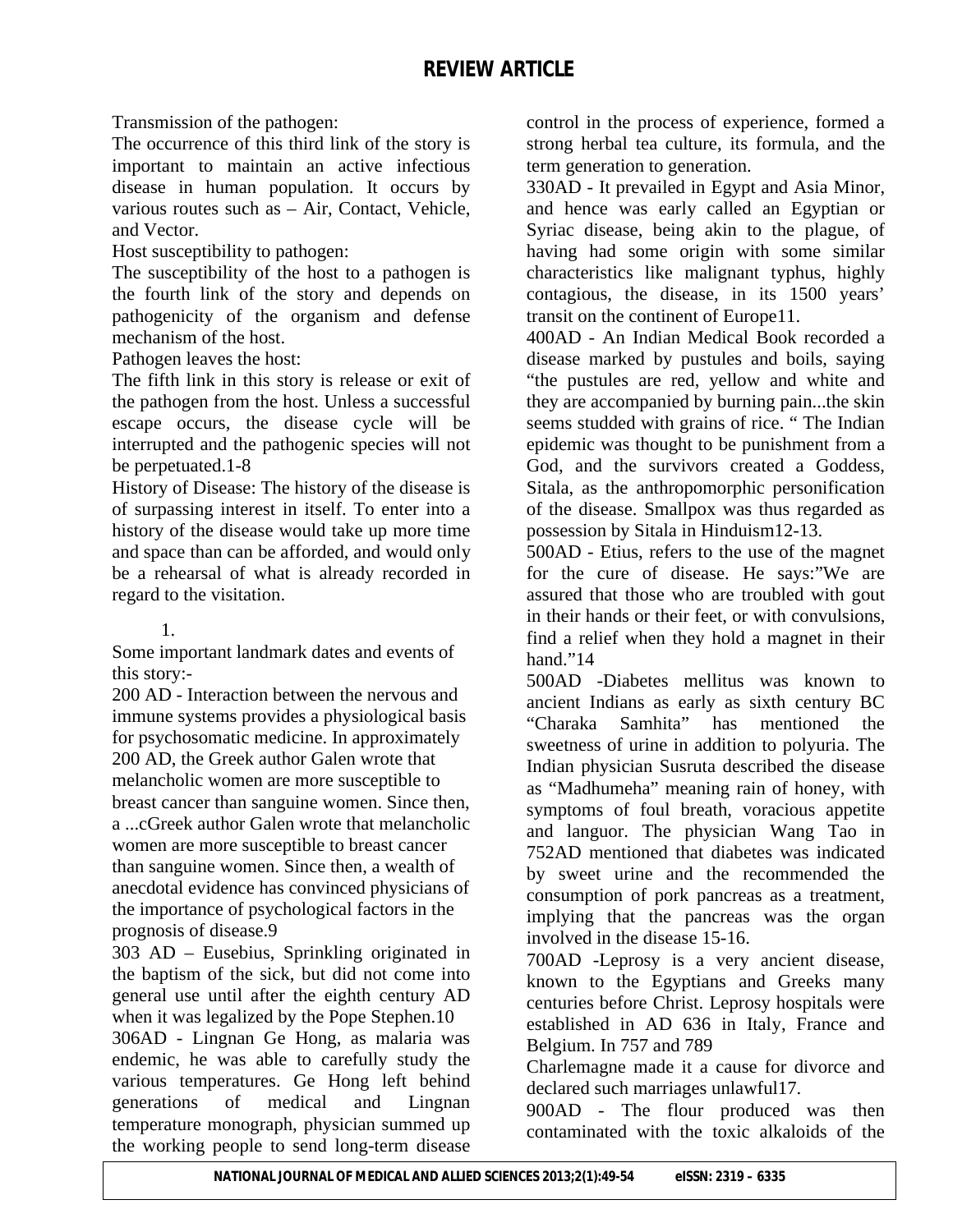fungus. In southern France, nearly 40000 people died of Ergotism. As the cause was unknown, no cure was available until people realized that the consumption of Ergot was the cause of the disease, there was no rational way 18.

1000 - Records of Fluoride air pollution was recorded when a volcanic eruption in Iceland caused a crippling disease in sheep, identified as Fluorosis, or fluoride poisoning, and traced to high levels of fluorides in volcanic gases.

1100 – The Kissa Yojoki (Book of Tea), written by Zen priest Eisai, describes how drinking tea have a positive effect on the five vital organs, especially the heart and also helps easing the effects of alcohol, acting as a stimulant, curing blotchiness, quenching thirst, eliminating indigestion, curing beriberi disease, preventing fatigue and improving urinary and brain function.

1200 – Malignant Leprosy "Galloping Syphilis" recorded in Europe according to Michael Scott; it was contracted by sexual intercourse with leprous woman19.

1300 – The name influenza was first given to a disease that caused an epidemic of fevers in Venice, thought to be caused by "influence" of an odd alignment of the planets.

1450 – The Renaissance emerged from a period of disease and depression. The bubonic plague caused massive population loss for Europe, consequently economic downturn. People were forced to move out of city. Circa published an article titled "Natural Enemy" existing disease is a myth, free, localised, organic farming and idyll of the past. It is said that most of the inhabitants of Machu Picchu, a pre- Columbian Inca in Peru, were wiped off due to the dreadful disease "Small pox."20

1458 – Alfonso was attacked by fever. The disease was probably a Typhoid fever of the type still so closely associated.

1484-The early Egyptian priest- physicians describe a veneral disease, then known as uxedu, which, from its eye, ear and skin symptoms closely resembles Syphilis.

1493 – Syphilis was introduced into Europe by the mariners of Columbus on their return from the New World.

1495: A disease characterised by ulcers of the genitals, general eruptions of the skin, violent pains in the head and limbs broke out in French Soldiers.

1496 - The first city to think the disease was a new plague was Lyons. The ill were forced out beyond the city wall, for the disease develops slowly and the first sign appears in women. The patients were not allowed to hold any communication with the people outside, breach of this regulation was punished by imprisonment and corporal punishment21.

1500 – The history of influenza begun with Leichtenstern's record of the European epidemic22-24.

1521 – As a result of Bloodshed, intermarriage and rape, a new race was born, el mestizo, el mexicano, people of mixed Indian and Spanish blood, able to survive smallpox, measles and typhus.

1546 - Fracastor, Greek poet, in his work "De Contagionibus" – divided contagious disease into 3 classes- disease catching by contact, disease carried by fomites, and disease conveyed by air.

1557 – Aneurism of the Aorta reported for the first time.

1591 – Rheumatoid Arthritis had been given a name by French physician Guillaume de Baillou.

1600 – Hemolytic Disease of the foetus and new born was described by a French midwife in a set of twins: the first twin was hydropic (swollen and edema fluid) and still born, and the second twin was deeply jaundiced and subsequently died of kernicterus25.

1650 – Glisson, gave a description of the disease and used the term Rachitis.

1664 - His great work, Cerebri Anatome, cui Accessit Nervorum Descriptio et Usus (anatomy of the brain, with a description of the nerves and their function), published in 1664, is a datum point in the history of neuroscience.

1672 - There is a rich history of headache's history; first recorded system was published by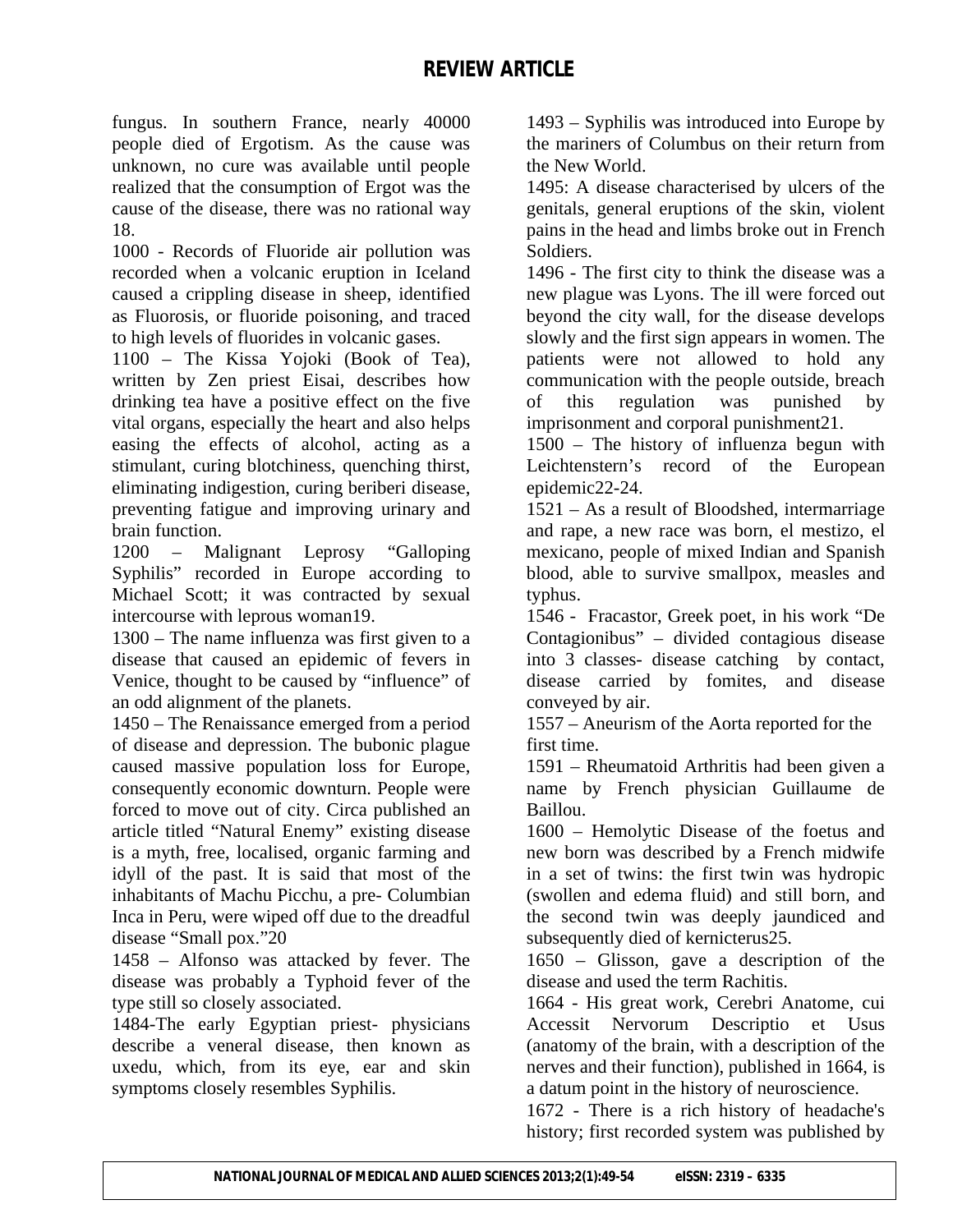the Thomas Willis about Heart Disease. Heart is centre of cardiovascular system, that's why heart disease is called cardiovascular disease.

1712 – The disease caused by local implantation and proliferation of Streptothrix Madura; and possibly of other fungi; usually confined to foot or hand, painless, and without constitutional symptoms.

1718 – Discovery of vaccination by Jenner, small pox being the most virulent of contagious disease.

1721 – The first method of immunisation was by inoculation of pus from small pox pustules, a process called, Variolation, appears to be arisen in India and China.

1735 – Pellagra disease was first described by Gaspar Casal in Spain, earlier called as "Austrian Leprosy"

1743 – French surgeon Francois de la Peyronie, for the first time described Peyronie's disease26.

1747 – The history of Vitamin C is tied in with the history of the dreaded disease affecting sailors known as Scurvy.

1750 – Harlequin ichthyosis or Harlequin disease, a skin disorder by genetic abnormality was reported27.

1761 – Chron's disease, initial description of it by Giovanni Morgagni as ileal ulceration and enlarged mesenteric lymph nodes in young man who died of an ileal perforation28.

1817 – Parkinsons disease was first seen in Jessore in India where it committed great havoc among the inhabitants, from where it passed into different countries as first described by James Parkinson29.

1832 – Eight cases of Cholera occurred in, two of which were in individuals who had been exposed to the contagion of the disease.

1849 – Dr Thomas Addison first described the condition known as Primary Adrenal Insufficiency, for which the name Addison's disease was later adopted30.

1855 – Disease of inferior maxillary, made its first appearance in a five year old patient suffering pain in lower jaw.

1872 – George Huntington described how HD symptoms, a genetic disease, run in families 31.

1877 – Byock found a syndrome, Paget's disease.

1906 – Alzheimer's disease was first discovered by a German physician named Alois Alzheimer32-33.

1909 – Chagas Disease (American Trypanosomiasis) was first described by Brazilian Researcher Carlos Chagas.

1909 – Chron's disease was founded by Burril B. Chron.

1941 – Amyotrophic Lateral Sclerosis (ALS),commonly known as Lou Gehrig's disease, a spreading and worsening Neuromuscular disease was reported34.

1976 –A pivotal date in the history of disease as emergency department reported Legionnaires disease (Legionella pneumophila)35

1981 – From its first remarkable appearance in the pages of a June 5, 1981, disease bulletin, AIDS has become "the most devastating epidemic in human history"

2003 – The first officially recorded Third Cholera Pandemic.

2008 – The discovery of two, nine thousand year old Tuberculosis victims demolishes the conventional wisdom that humans caught the disease from cows.

2009 – The cholesterol lowering drug Crestor reduces the risk of Heart Attack, stroke and death in patients with no history of heart disease.

**Conclusion:** In *1500*, the world's population was about 435 million. Today, it stands at about six billion and a million new children are born each day. This dramatic increase is primarily due to significant improvements in medicines, food production and living conditions.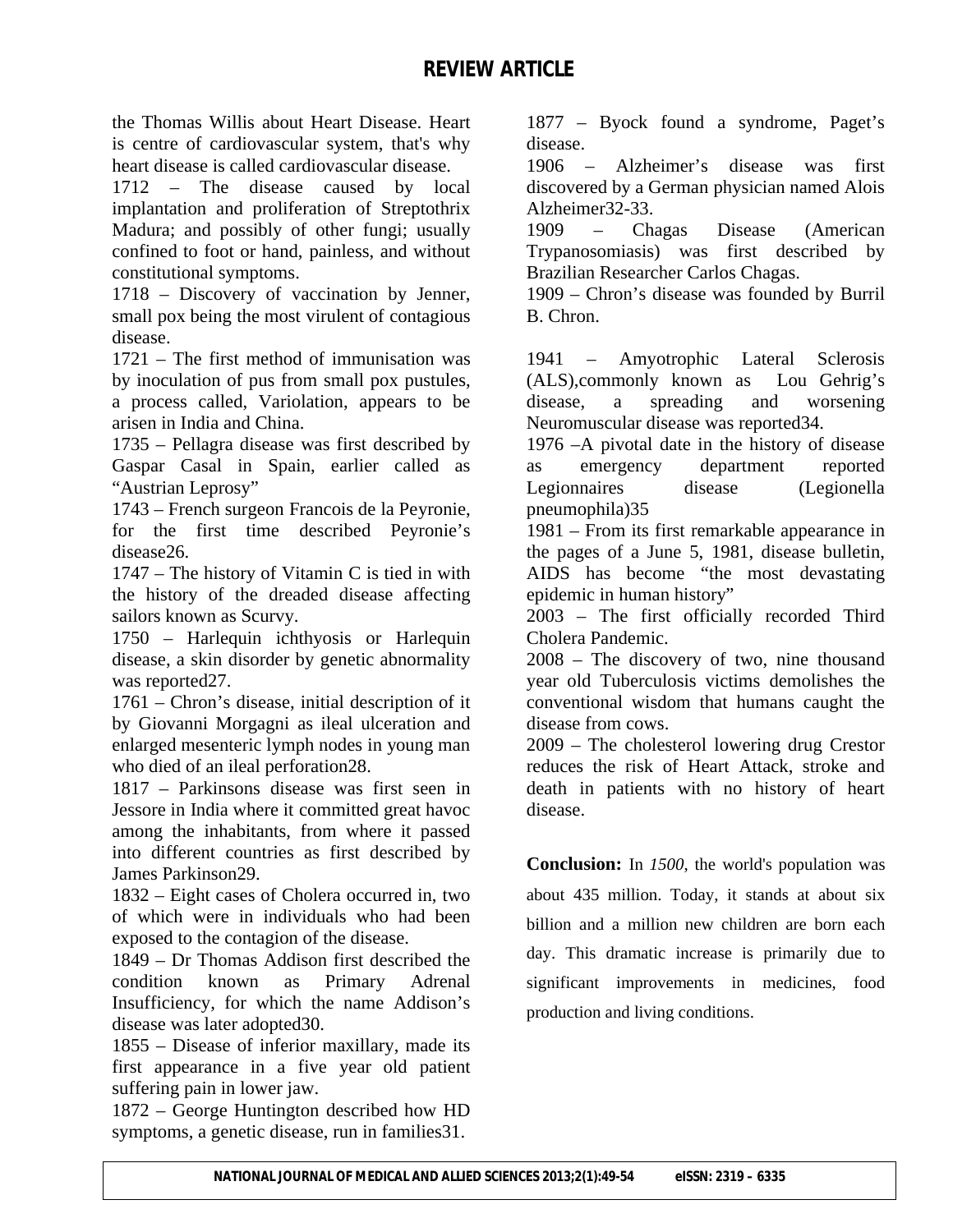### **References**

- 1. Klein PH. Microbiology, 6th ed. McGraw Hill; 2005.c.37 p. 827-829
- 2. Mack A. In time of plague: The history and social consequences of lethal epidemic disease. New York: New York University Press; 1991.
- 3. Nesse RM, Williams GC. Evolution and the origin of disease. Sci. Am. 1998; 279(5): 86-93
- 4. Anderson RM, May RM. Understanding the AIDS pandemic. Sci. Am. 1992; 266(5):58-67
- 5. Jaret P. The disease detectives. Nat. Geographic.1991; 179(1):114-40
- 6. Berche P. The growing threat of smallpox and Bio-terrorism.Trends Microbiol. 2001; 9(1):15-18
- 7. Ewald PW. The evolution of virulence. Sci Am. 1993; 268(4):86-93
- 8. Pinner RW, Koo D, Berkelman RL. Surveillance of infectious diseases. In: J. Lederberg. Encyclopedia of Microbiology. 2nd ed. San Diego: Academic Press; 2000. p506-25.
- 9. Adrian J Dunn. Interactions between the Nervous system and the Immune System. Implications for Psychopharmacology. 2000.
- 10. Sermon: Who is on the Lord's side?. Exodus 32:15-28.
- 11. Athill L, Dublin MD. Canada Lancet,; Lancet Publishing Company; The University of Michigan; 1879.Vol-11
- 12. Barquet N, Domingo. Smallpox: The triumph over the most terrible of the ministers of death. Ann. Intern. Med. 1997; 127 :635-642
- 13. Behbehani Ann. The Smallpox story: Life and Death of an old disease. Microbiol Rev. 1983; 47 (4): 455-509
- 14. Knight's American Mechanical Dictionary, Vol-2, 1876.
- 15. S Dharmananda. Treatment of Diabetes with Chinese Herbs and Acupuncture. In. J. Micro. 2003; 54: 212 -16.
- 16. Kaviratna AC, Sharma TR. The Charak Samhita. Indian Medical Science Series. Vol 5. Delhi: Sri Satguru Publications, a divison of Indian Books Centre; 2003 . 471-7
- 17. Ortel H.General Pathology- an Introduction to the study of medicine. Hoeber; The University of California; 1921.
- 18. Macphillamy HB. Drugs from plants.In:Plant Science Bulletin; 1963: 9(2).
- 19. Shrady GF, Stedman TL, W.Wood. Medical Record. Medicine; The university of Michigan; 1890.Vol-40
- 20. The history of Machu Picchu/ Clothes from renaissance period, renaissance era dresses souvenirwebsite.com/the-history-ofmachu-picchu
- 21. Marie E. Mc Allister. Stories of the Origin of Syphilis in Eighteenth **Century** Secondary Syphilitic Lesions. Baughn and Musher. 1921; 18 (1): 205.
- 22. Bhopal RS. Concepts of epidemiology. Oxford: Oxford University Press; 2002.
- 23. Morris JN. Uses of Epidemiology. NewYork: Churchill Livingstone; 1975.
- 24. Duncan DF. Epidemiology: Basis for Disease prevention and Health Promotion: Newyork: Mac Millan; 1987.
- 25. J McPhee Stephen, Maxine A. Current Medical Diagnosis and Treatment. 2009; p 436.
- 26. Fischer LP, Jacques FJ, Eric BJ. Surgery restorer and universal spirit. Hist Sci Med ( France). 2010; 43(3):241-8.
- 27. Office of the Treasurer of the Regents of the University of California at Irvine. UC Annual Endowment Report, Fiscal Year Ended. 2012 June 30; p-4
- 28. Morgagni GB. Founder of Modern Medicine: Giovanni Battista Morgagni. Med Library Hist J. 1903; 194: 270-7